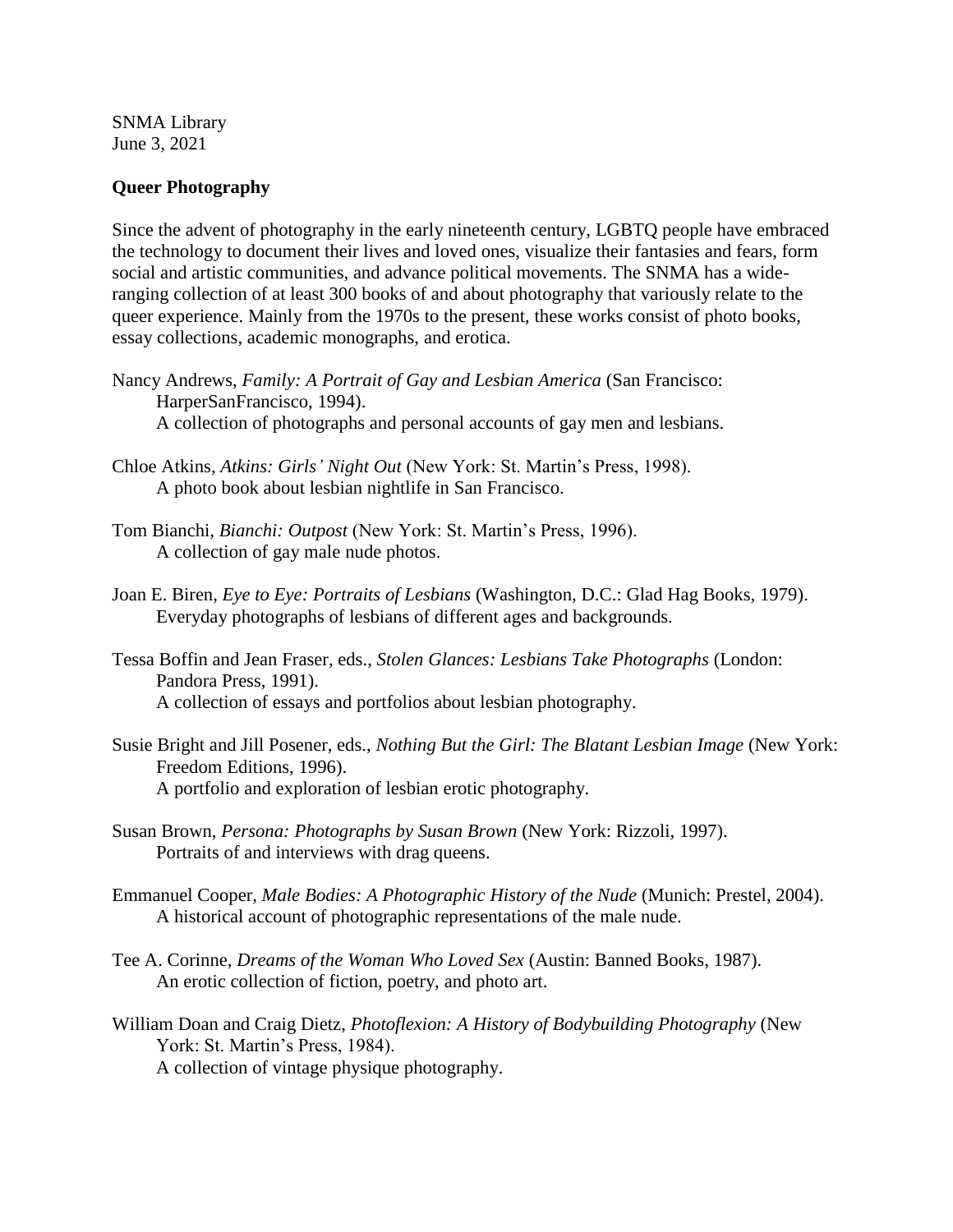- Jim Dolinsky, ed., *Bruce of Los Angeles* (Berlin: Bruno Gmuender, 1990). A collection of pictures by the influential male physique photographer.
- Allen Ellenzweig, *The Homoerotic Photograph: Male Images from Durieu/Delacroix to Mapplethorpe* (New York: Columbia University Press, 1992). A study of male homoeroticism in the history of photography.
- Rotimi Fani-Kayode, *Black Male/White Male* (London: Gay Men's Press, 1988). A collection of intimate portraits that challenged conventional understandings of race, interracial relationships, and sexuality.
- Judy Francesconi, *Visual Sonnets* (West Hollywood: Shake-It-Up Productions, 2000). A photo book of lesbian nudes.
- George Hoyningen-Huene, *Eye for Elegance* (New York: International Center of Photography, 1980). A collection of 50 black-and-white photographs dating from 1925 to 1943.
- Connie Imboden, *Beauty of Darkness* (Zürich: Ester Woerdehoff, 1992). A monograph of the photographer's images, with a focus on the nude.
- Angela Jimenez, *Welcome Home: Building the Michigan Womyn's Music Festival* (Brooklyn: A. Jimenez Photography, 2009). A book about the worker community of the important lesbian-feminist music festival.
- Jeanette Jones, *Walk on the Wild Side* (New York: Barricade Books, 1995). A photographic exploration of trans women and drag queens in London.
- Kiss & Tell, *Her Tongue on My Theory: Images, Essays and Fantasies* (Vancouver: Press Gang Publishers, 1994). Lesbian sexual imagery, erotic writing, personal histories, and cultural analysis.
- Tirza True Latimer, *Women Together/Women Apart: Portraits of Lesbian Paris* (New Brunswick, NJ: Rutgers University Press, 2005). A study of lesbian self-representations in Paris in the interwar period.
- Annie Leibovitz, *Photographs* (New York: Pantheon, 1983). A collection of 70 photographs of celebrities.
- Zoe Leonard and Cheryl Dunye, *The Fae Richards Photo Archive* (San Francisco: Artspace Books, 1996). A book of staged photos utilized in Dunye's pathbreaking film *The Watermelon Woman*.
- Ellen Shumsky, *Portraits of a Decade, 1968-1978* (Allentown, PA: Graeae Press, 2009). A photographic chronicle of the gay liberation in Paris, Cuba, and New York City.